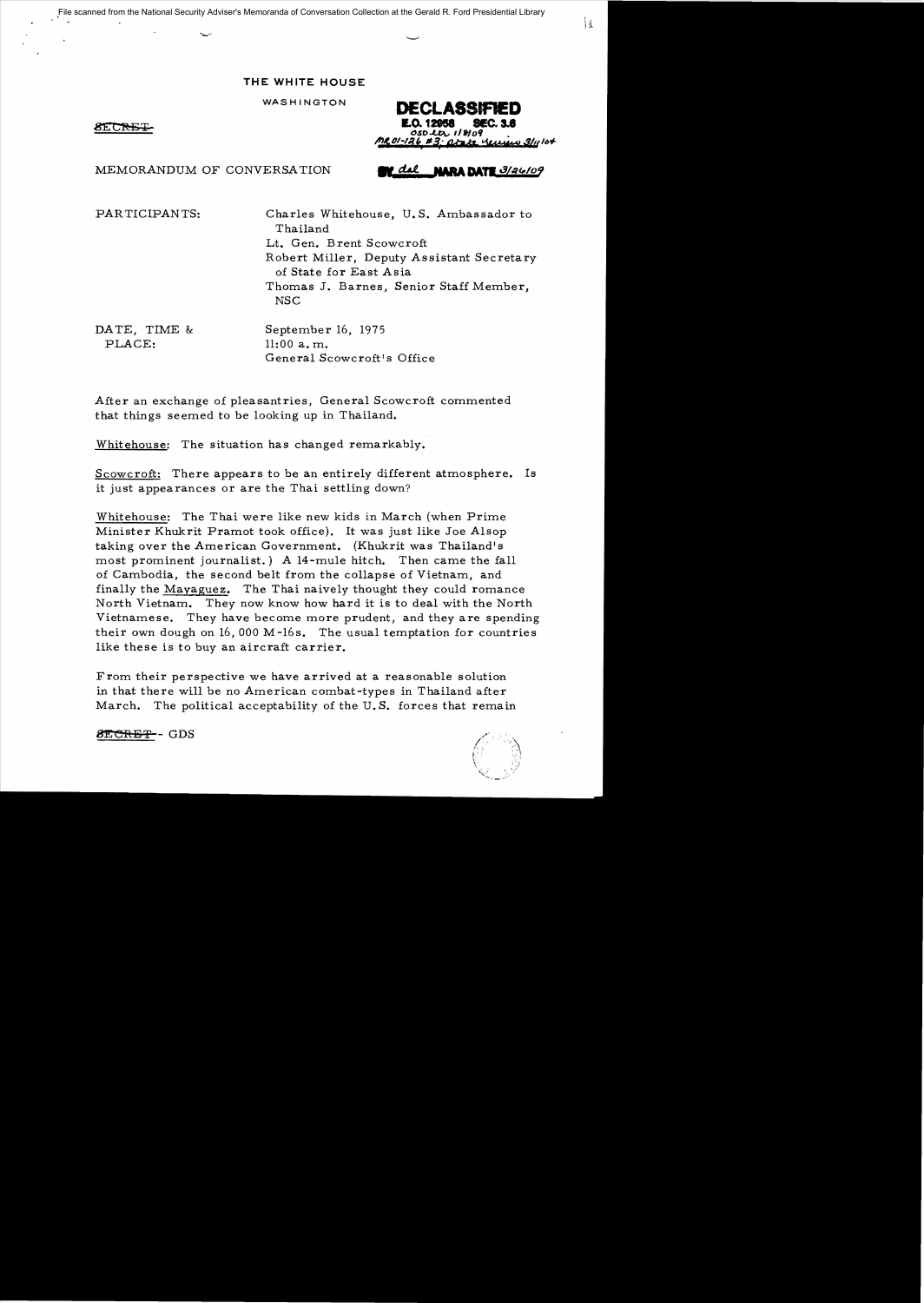#### **SECRET**

will depend on Thai-izing them. By that time we could be well down the pike in Thai-izing Ramasun (the 7th Radio Research Field Station). Kokha (Air Station) could become a Thai base. We could call it the "Joint U. S. -Thai Space Research Center". There is no reason why the Thai Commander couldn't come in, read all the fancy graphs on missile flights, and pass the word to the Prime Minister of the things in the air. The Thai themselves can run the seismic thing (Detachment 415 at Chiangmai).

I like to avoid the words Diego Garcia. I believe we can work out an aircraft transit agreement for Utapao. The words "re-entry rights" scare the Thai. So I prefer to use the term "transit". The planes could be in transit to anywhere **--** not just to Diego Garcia. Perhaps 200 to 300 fellows at Utapao would be enough. They would man the TACAN (Tactical Aid to Navigation), and ALS (Approach Landing System), and supervise a contract for mess facilities. I think the Thai would be perfectly willing to have gaggles of aircraft come in to Utapao if there was a typhoon.

Scowcroft: The decision will be forthcoming on the withdrawals.

Whitehouse: When Khukrit talks about combat forces, there is no heartburn if a few guys are left behind nailing up crates after March 20. On the other hand, it would be unfortunate to fiddle around too long before getting a decision on the withdrawal of combat forces. I would love to get instructions early in October. The Thai have a lot of problems in relation to our withdrawals. They will be inheriting a lot of real estate. They have to make arrangements to mow the grass.

Scowcroft: What is the attitude about occasionally rotating squadrons in?

Whitehouse: I raised this question in the context of exercises. Khukrit asked why we would want to send in American planes. He said the Thai aircraft would probably run into them.

We held a joint naval exercise with the Thai this summer. Hanoi screamed about it. The Thai are not going on their knees to Hanoi, but they do not want to appear truculent. They have recently chucked out the Lao leaders who took refuge there. They want to avoid anything that causes trouble with their regional neighbors.

SECRET - GDS

2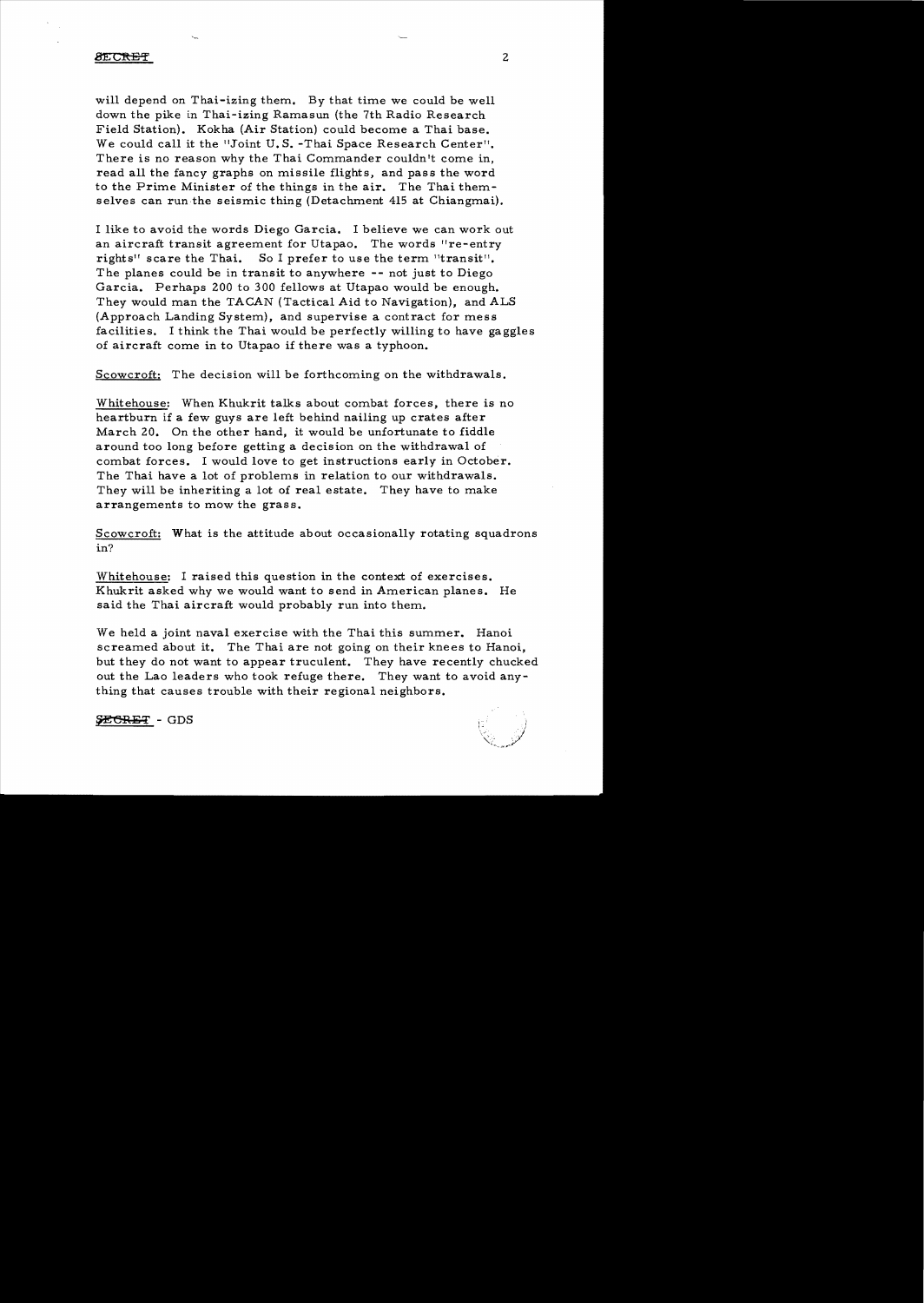### SEGREI

Scowcroft: I had the impres sion that the Thai are relatively satisfied with their Chinese neighbors.

Whitehouse: It is hard to explain. The Thai came back from Peking convinced that the atmosphere of their talks, particularly those with Mao, was highly favorable. Khukrit is not naive. He is not taking the Chinese word that the radio station (the Voice of the People of Thailand) is no longer emanating from Chinese soil. It has been fixed at Kunming (capital of Yunnan Province) since Marconi. But the Thai came away from China with a great sense of reassurance. For one thing, they share Peking's perception of Hanoi as the bad boy on the block.

Scowcroft: It seems as though the Chinese relaxed them a little about us, too.

Whitehouse: We don't have any evidence.

Scowcroft: It seems to me...

Miller: There have been some Chinese statements that the Thai might want to keep some U. S. forces in Thailand, that the Chinese understand Thai motives.

Barnes: There was also the Chinese parable about not letting the tiger in the front door while you're letting the wolf out the back.

Whitehouse: The great word in Asia is hegemony. The Chinese talk about Russian hegemony. The Russians talk about Chinese hegemony. They both talk about North Vietnamese hegemony. I would like to get the troop withdrawal thing settled. The kaleidoscope is fixed right now. I would like to get the Thai pinned down before it moves, so we can operate our gas station and hotel at Utapao.

Scowcroft: I will see whether I can pry that paper loose from Defense. Defense professes to be in a hurry to draw down, but the paper is two months overdue.

Whitehouse: It is hard to keep the boys busy in Thailand. Also, the Thai have a sense of some uncertainty because of speculation that the U. S. is abandoning the mainland of Asia, and retreating to island



**SECRET** - GDS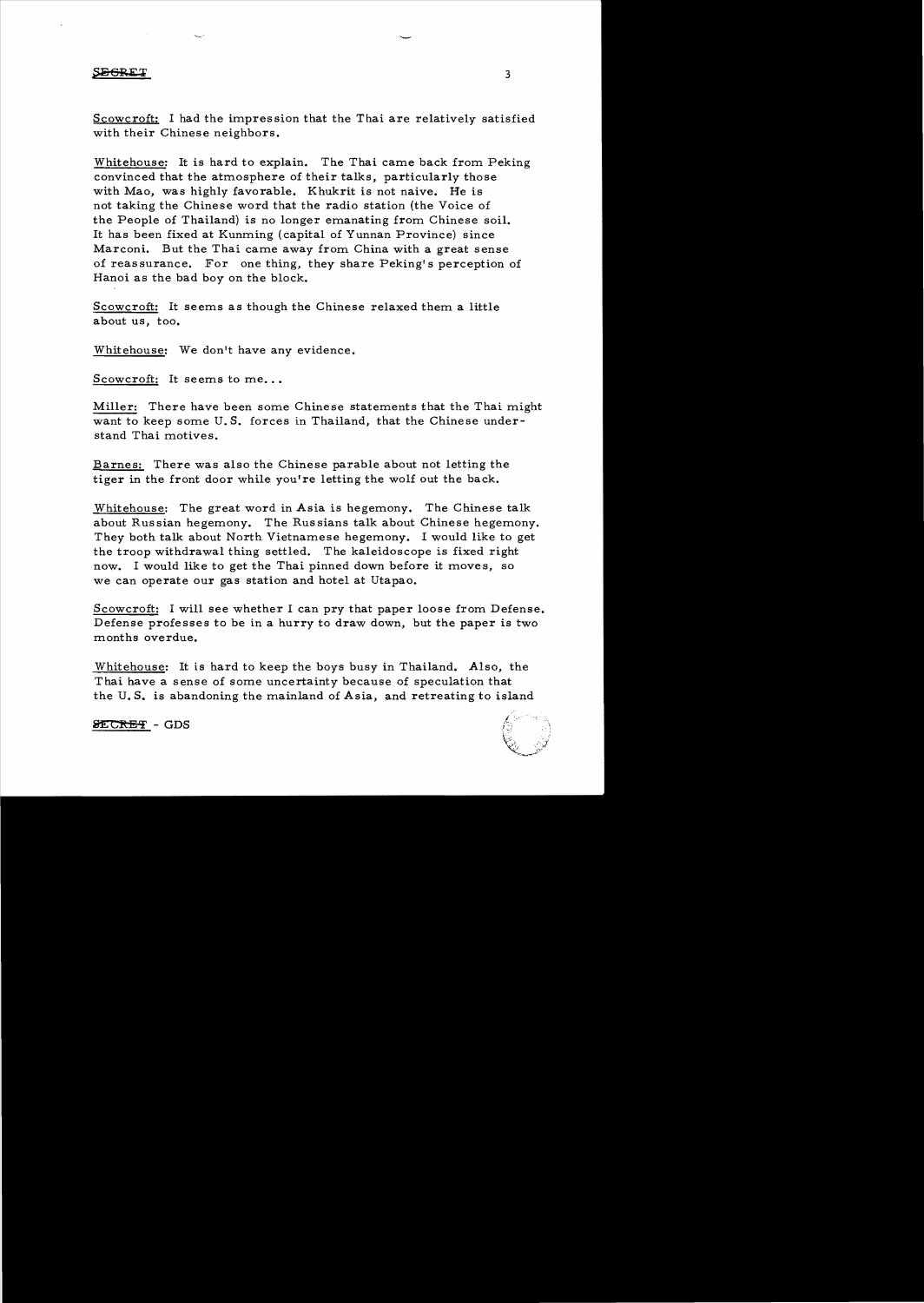### **SECRET**

defense. I recommend that we include references to the Thai, along with Singapore and other countries, in Presidential speeches.

Scowcroft: There was the time he mentioned Taiwan when he shouldn't have. We want to do what we can to reassure the Thai.

Miller: They seemed to be pleased with our stand on SEATO.

Whitehouse: If New Jersey Zinc comes in with a \$90 million smelter south of Chinag Mai, that will help. The Thai were told after Saigon's fall that they were the next domino.

Scowcroft: We will do what we can. Jack Nicklaus did not go to Thailand because he feared for his life. The Association called us two or three times. We said there was no reason why he shouldn't go.

Whitehouse: Instead of Nicklaus they are about to have Flip Wilson. I would like to get the key issue of troop withdrawal resolved. A minor item that might come up is that if everything (all residual forces) falls under MAG, we would have to have MAP financing. No reason why (Brig. Gen.) HeireAderholdt (JUSMAG Commander) couldn't be two-hatted, and given court-martial authority (over forces outside JUSMAG). The feeders and keepers at Utapao will not need a super-duper command. I will talk along these lines at Defense.

Miller: My feeling after discussion with Bill Crowe and Mort Abramowitz (ISA) is that this is more a technical arrangement.

Whitehouse: Perhaps he could be double-hatted as MAG Chief and Defense Attache'.

Thai forces are a pretty flimsy outfit. I think we should lean on the austere side in terms of residual presence so we don't have too much to evacuate in the event of military necessity. If we can get along without Kokha, let's do so.

There is not much hope for a U-2 program. The U-2 has the spy plane tag hung on it.

Scowcroft: I think we can survive on that one.



SECRET - GDS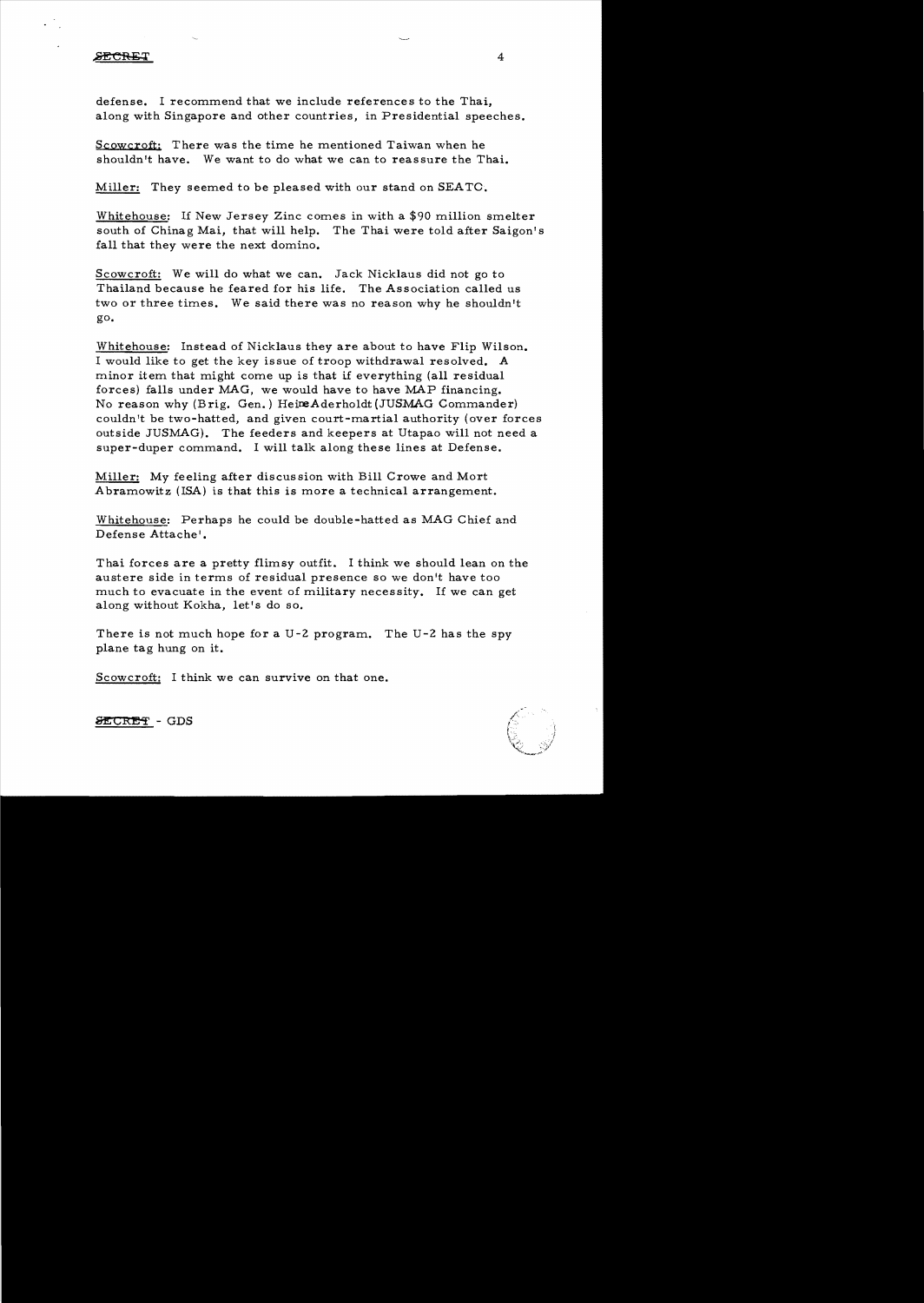MEMORANDUM

·,

| NATIONAL SECURITY COUNCIL |  | 6249 |
|---------------------------|--|------|
|---------------------------|--|------|

SEGRET-GDS

ACTION September 16, 1975

MEMORANDUM FOR:

SCOWCROFT **GENERAL** THOMAS J. BARNES

SUBJECT:

FROM:

Memorandum of Conversation

Attached at Tab A is a memorandum of conversation covering your meeting with Ambassador Charles Whitehouse on September 16, 1975.

# RECOMMENDATION:

That you approve the memorandum of conversation at Tab  $A$ .

 $APPROVE$  /  $V$  DISAPPROVE

SECRET-- GDS  $4/3/04$